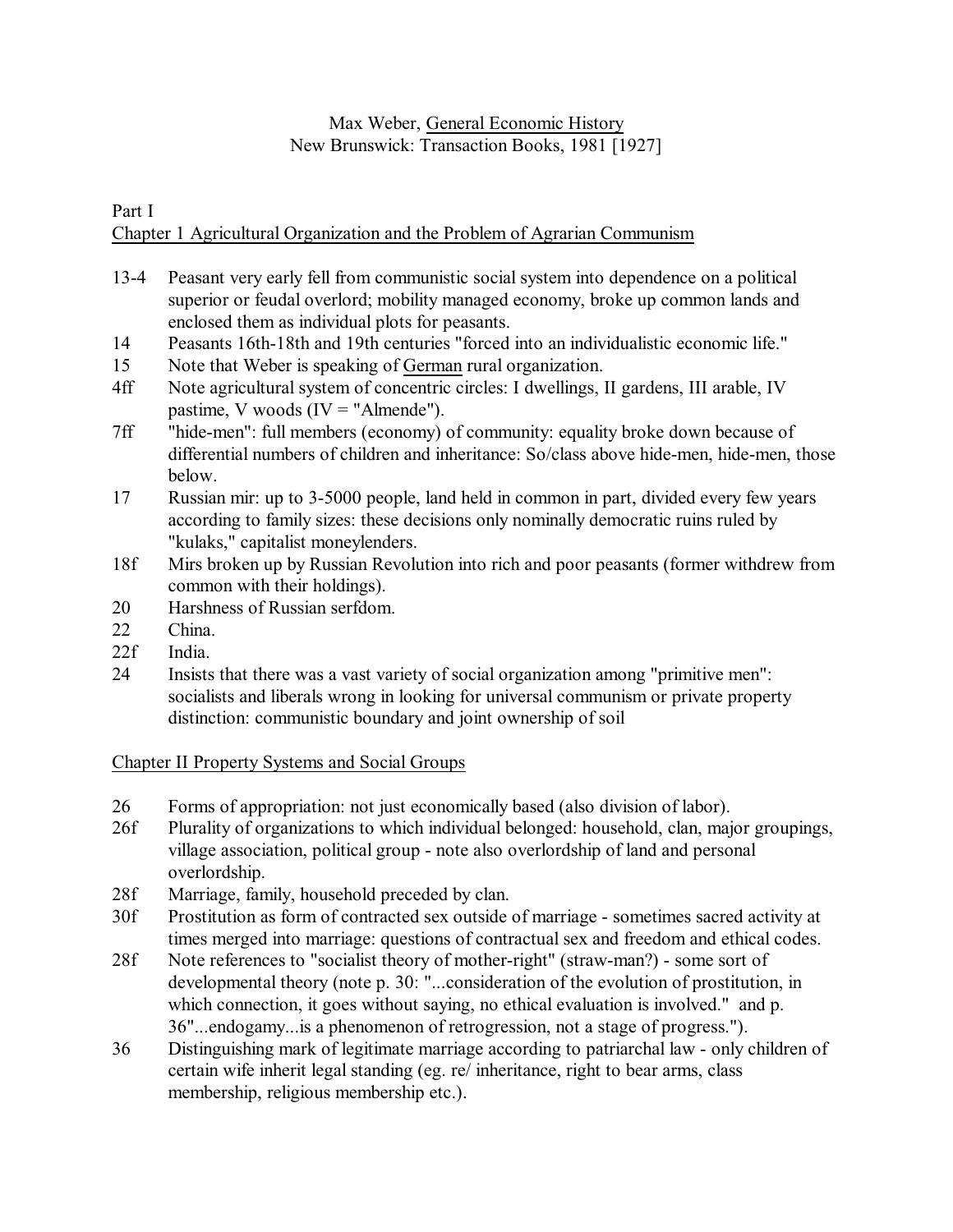- 37 Other arrangements: (1) pure matriarchate, (2) pure paternal (agnatic) groupings, (3) succession in maternal line.
- 37-8 Primitive economic condition: nomadic agriculture on level of hoe-culture and hunting.
- 38f Division of labor among sexes: women house and fieldwork, men hunting and fighting note charismatic leadership based on prowess in men's realm.
- 39f Men's house (with cult of secrecy) and rise of primitive theology of animism organized growth of ritualistic food prohibitions based on totemistic animals - rise of culture.
- 41 Patriarchy associated with military principles, matriarchy with land tenure.
- 43f Evolution of the class types: magical kinship; military, originating in men's houses; blood kinship (leads to privilege of property ownership).
- 46f House community not a pure communism in property, authority, tho is one to an extent in consumption.
- 49 "...class principle gave rise to distinction between legitimate, monogamous marriage and the patriarchal potestas." - Woman wanted her children to be heirs and her clan backed her note her dowry

# Chapter III The Origin of Seigniorial Proprietorship

- 51 Small family can be origin of communistic household and also large scale manorial household and feudalism. Differentiation of wealth at base of latter has sources in craftsmanship of clan or military group - seigniorial/hereditary power.
- 52 As military class, they pressed others into their services (whereas they once killed the vanquished).
- 53 Or sometimes there was voluntary submission of the defenseless for protection: not always into slavery; or through land settlement under feudal terms - leasing the land.
- 54 Another possibility through trade: regulation and levies and later, seignior enters trade and market relations himself - regulation and monopolization by individuals or groups.
- 56 Fiscal roots also taxation, sometimes in kind or services.
- 59 Note that tax collectors sometimes become overlords themselves.
- 60 Or prince shifts collections burdens to feudal mobility; (61) or colonial proprietorship.
- 63-4 Feudal occident (after Japan) highest purity of feudalism prepared for by Roman land rights, advance of military techniques and necessity of raising army to fight Islam: secularization of church property and transfers of land to the church

#### Chapter IV The Manor

- 65 Development of seigniorial proprietorship political and class relations: (1) landholding, (2) slavery, (3) appropriation of political rights.
- 69 Note development of contractual relations lord-peasant (etc.): lord not a farmer (rather, military) and had to contract for labor, often -led to stratification of peasants.
- 70f Economic consequences of lord/peasant protection/taxation relationship: (1) no interest in increasing production or taxes on either part (so, no growth because no market), (2)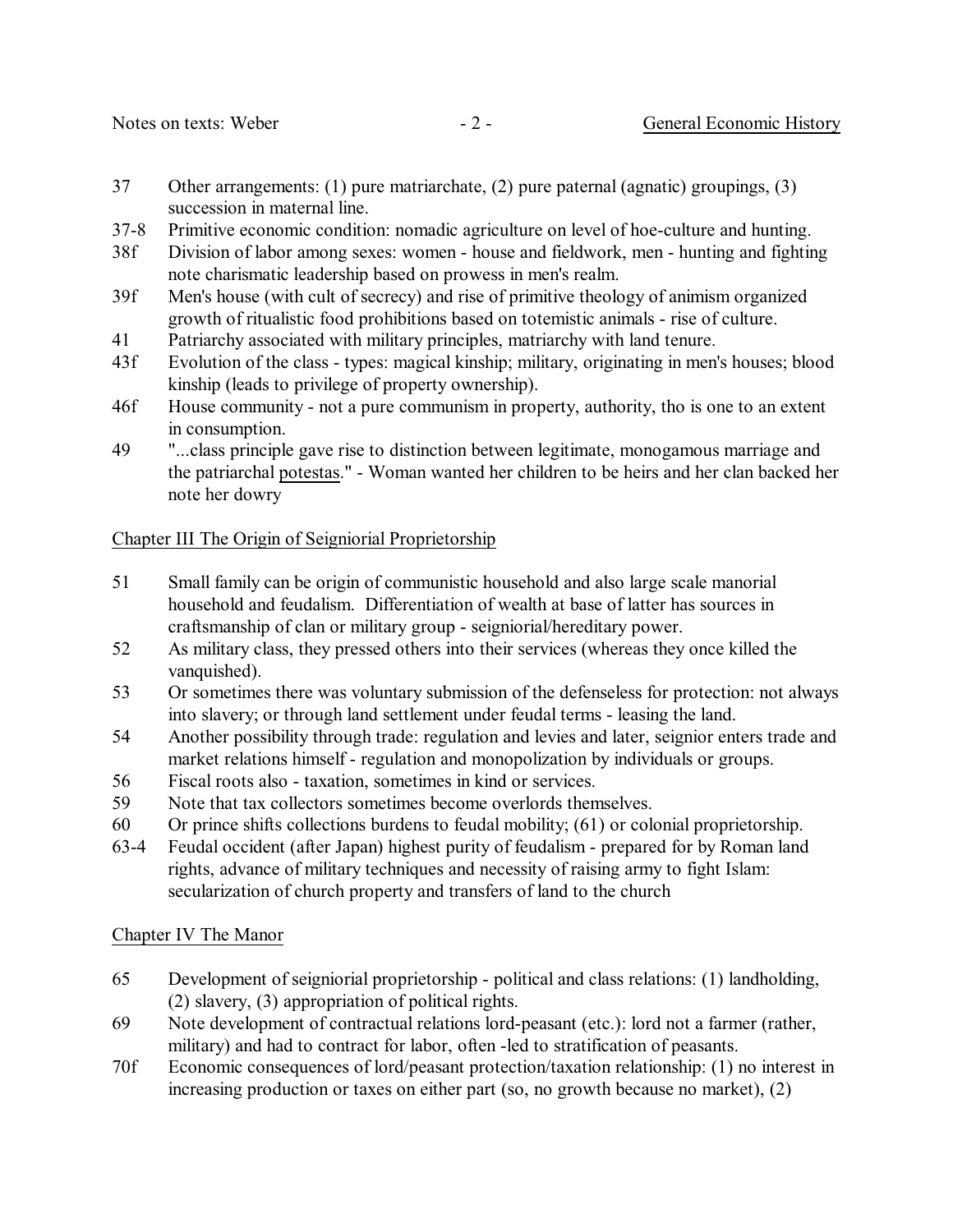because of state interest in maintaining peasantry - law, (3) attachment of peasant to soil could not leave without giving up land and finishing replacement (4) rights of peasant in land (legal) diversified, (5) lords usurped common lands, pastures, forests, (6) lord's monopoly of grain mills, bakeries .

- 72 Exploitation not by forced labor, but by making peasants into rent-payers (2 exceptions in chapter 6).
- 73 Lords secured rentals: (1) feudal dues: free peasant in goods, servile in labor, (2) fees for change in tenant, (3) for inheritance, marriage, etc. (4) woodland and pasture (5) transport charges, taxes for roads, bridges bailiff to collect and enforce performance of obligations.
- 74-5 France peasants organized into collectives which paid rents, lords moved to city so were easily eliminated in Revolution; Italy - share tenantry.
- 75-7 Germany serfs freed and made paying tenants (discussion of regional differences).
- 77-8 England legal system gave peasants protection from feudal landlords (also royal courts protected)

#### Chapter VI Capitalistic Development of the Manor

- 79 Memorial system showed tendency to capitalism in plantation and estate economy (A) Plantations (especially in colonies) arose where possible to raise cash crops with aid of servile class.
- 80f Problem of finding laborers: slave hunts and attempts at attaining slave promiscuity.
- 82-3 Note need in South in U.S. for expansion due to cheap land, expensive slaves and primitive farming techniques (slaves not trusted with modern implements).
- 83 Slavery only possible with rigid discipline and ruthless exploitation.
- 84 (b) Estate Economy large scale capitalist establishment production for market stock raising and/or tillage.
- 88 Estates arose where local markets could not absorb surplus and grain was exported.
- 89 Note that peasant wars did not break out where conditions were worst, but where revolutionaries attained some self-consciousness.
- 92 (c) Dissolution of Manorial system.
- 92f This caused by interdependence of lord and peasant (rents and exploitation) tied up the land: emancipation of peasants - freedom of movement, freedom of the soil from communal organizations of peasants and rights of overlord; and freeing of manorial land from peasants rights (when existed) where peasants protected. Liberation: (1) expropriation of peasants who became free but landless (eg. England), (2) expropriation of lord who lost land, while peasant freed and owned land (eg. France), (3) combination of 1 and 2 - especially when estate form existed; note end of certain laws.
- 93 Motivating force for this initially within manor for economic reasons development of market.
- 94 Other interests from without: towns bourgeoisie: town and manor antagonistic. Also: rising free market - interest of developing capitalism - also needed labor (tied to soil) also rising capitalists wanted to acquire land and status: land had to be freed finally state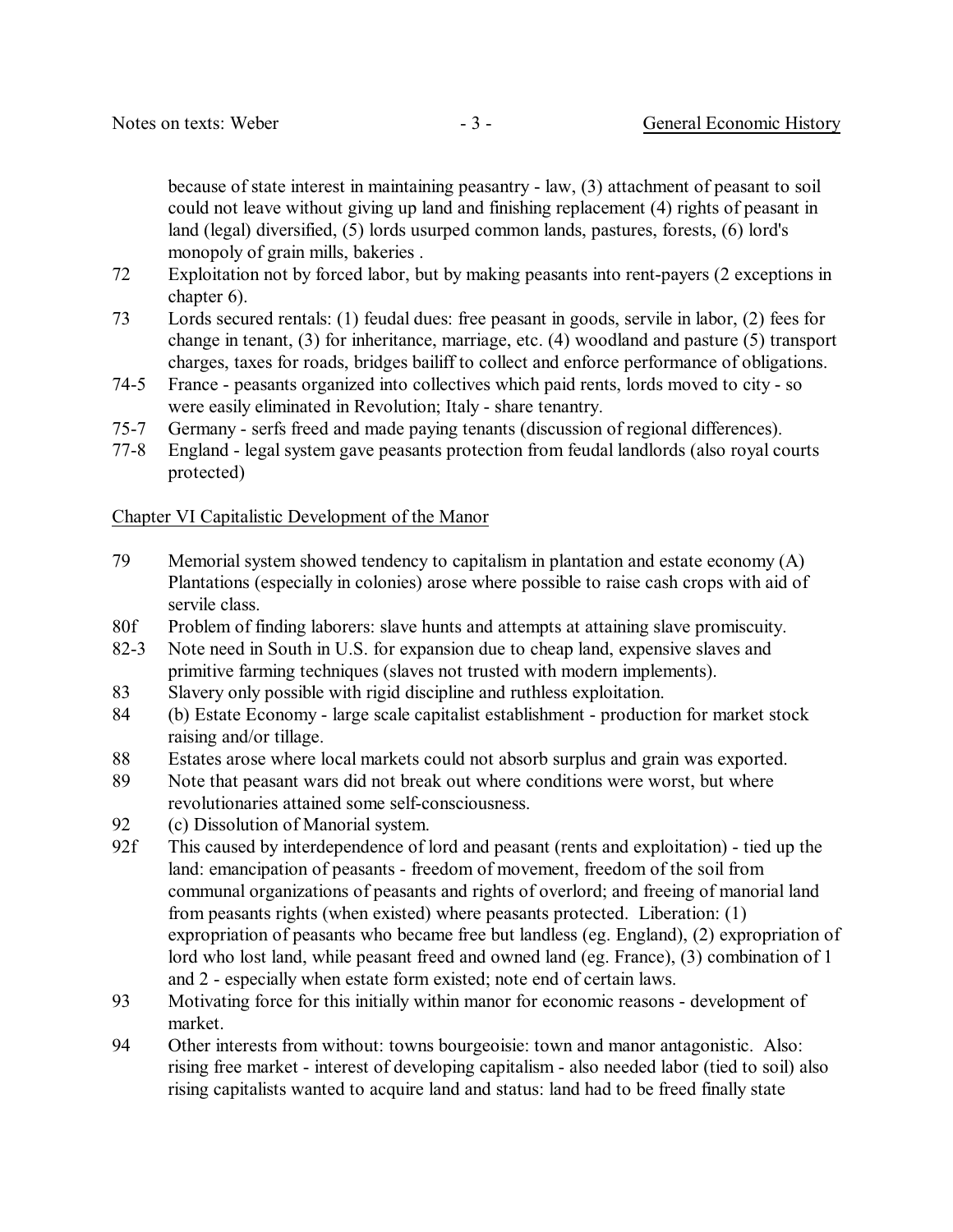wanted more taxes - dissolution of manor for agricultural efficiency note - they had to circumvent the guilds.

- 95ff Complex exposition of historical cases.
- 108 Dissolution of feudal land resulted in agricultural system of today (1920) In part, peasantry freed from land and land from peasantry (England); in part peasantry freed from proprietors (France), in part mixture (rest of Europe, east tending toward English conditions). Final adjustment largely influenced by laws of inheritance: eldest son (England), or divided equally (France).
- 109 Modern legislation abolished feudal ties
- 109-11 effects on political relations: question of existence of remaining landed aristocracy sociological definition of aristocrat: economic position (renter) frees him (economically) for political position requirement can't be met by those who have to work: businessmen and laborers England only nation (1920) with landed aristocracy; France: urbanization of politics Germany - few landlords with economic freedom.
- 111 (note paragraph summary) with dissolution of manors and earlier agrarian communism through consolidation, separation, etc., last private property in land. Organization of society changes, too: shrinkage of family to nuclear family, family restricted to consumption (its junction), management based on accounting now: level of inheritance law (supplanting communist distribution) - separation of property men/women and separation of accounting: bound up with industry and trade level

#### Part II

# Chapter VII Principal Forms of the Economic Organization of Industry

- 115 "industry" (though formally does not include mining and extraction) used to indicate transformation of raw materials (and will here include above) as distinct from agriculture, trading, transportation. Becomes interesting when carried beyond household needs (one beginning is produced for seigniorial household by peasants).
- 116 Second form of this production is for sale i.e. craft work (free or not free workers, for local, community, on workers own account. Begins in division of labor - sexual: women in fieldwork.
- 117f Note just industrial work sometimes in house-building note not skilled work skilled work often (especially primitive) associated with magic: medicine man, smith level in house of chieftain, or in connection with exchange (question of market).
- 118 Distinctions: guild (working for entrepreneur production; worker sells to consumer/or works for entrepreneur (often results from indebtedness) - latter is "putting-out" system.
- 118f Or raw materials and tools provided by consumer (wage work for clientele) or person ordering work is entrepreneur who does it for gain: domestic industry, putting-out system.
- 119f Worker's place of work: (1) worker's house, (2) outside home itinerant, or in home of consumer, ergasterion: work-shop (including but not necessarily factory) (say, bazaarshop)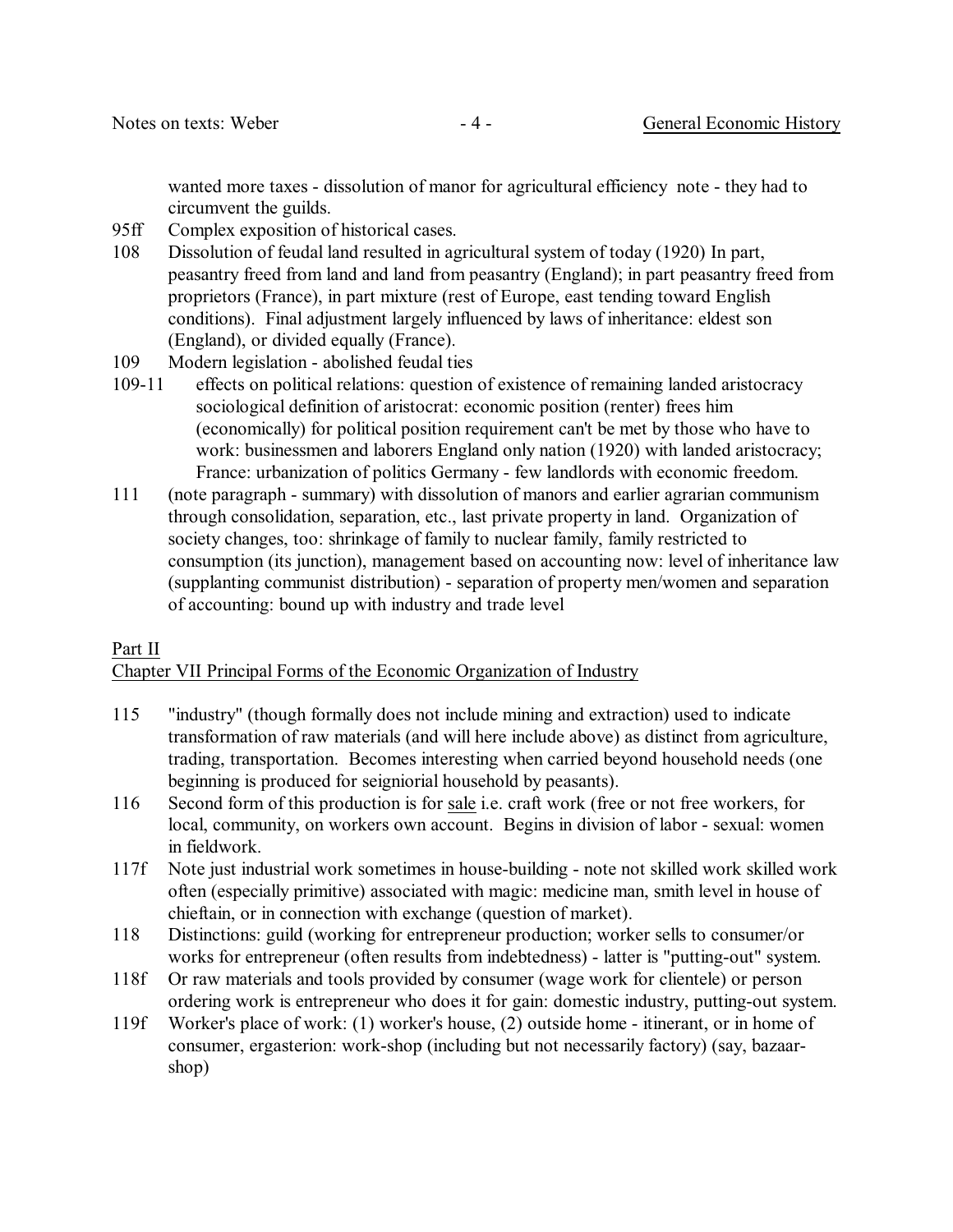120-1 guild vs entrepreneurial systems: main difference is investment of capital (fixed) (tools excepted); fixed investment may be made by organization, town or guild, seigniorial or monastic systems: most common in middle ages. All changed with rise of capitalistic establishments - work provided by entrepreneur, discipline necessary; workshop counts as fixed capital - led to downfall of guild system

### Chapter VIII Stages in the Development of Industry and Mining

- 122 Starting point of level is house industry may lead to tribal industry: monopolization of craft or still by tribe or clan or ethnic group - may lead to caste system and vertical stratification (eg. India); exchange between ethnic groups - market specialization - begins in village and manorial industry; specialization also in seigniorial system (rather more forced) - note that the lord may use unfree labor for rents or for production for the market (thus becoming an entrepreneur\_ in latter case, he may have an agent, negotiator to handle marketing also town industries with unfree labor as well as free (note possible loss of human capital with loss of slaves through escape or death).
- 130f Antiquity vs. middle ages: in former slaves in power of lord; in latter freed and stratified. Reasons: (1) consumptive requirements greatly expanded in large part due to climate, (2) extended market system - harder to maintain slave supply inland (as market extended inland in Europe as against Greece) also note purchasing power of peasantry, (3) expense of maintaining slaves higher in north because of food costs (needed more in cold) preferred rent payers, (4) because of competition among feudal lords in north, slaves could safely escape without fear of return, (5) interference of towns - emperor decreed freedom for townspeople, no matter from whence they came

# Chapter IX The Craft Guilds

- 136 Guild is organization of craft workers organized by occupation: internal regulation of work, monopolization against outsiders: successful in all local workers in craft join.
- 136f May be unfree organization (arose in response to above), ritualistic, free association.
- 138f Functions of the guild: maintenance of certain level of prosperity for its members by means of equality among members - including equality of individual growth: strove to prevent individual members from becoming capitalists control of quality of products, of traditional production method: guild bought and allocated raw materials. Relations among craftsmen regulated - required that division of labor be based on final product, not on technical specialization of operations.
- 139f Equality of opportunity limited free competition: (1) technique of industry, number of apprentices limited, (2) regulated quality of raw materials, (3) techniques of production, (4) form of tools controlled, (5) product quality control
- 140-1 guilds regulated economic relations of members amount of capital, market relations (whom dealt with), fixed prices; thus externally monopolistic.
- 143 Closed shop, tariffs, controlled division of labor; note hereditary membership as tendency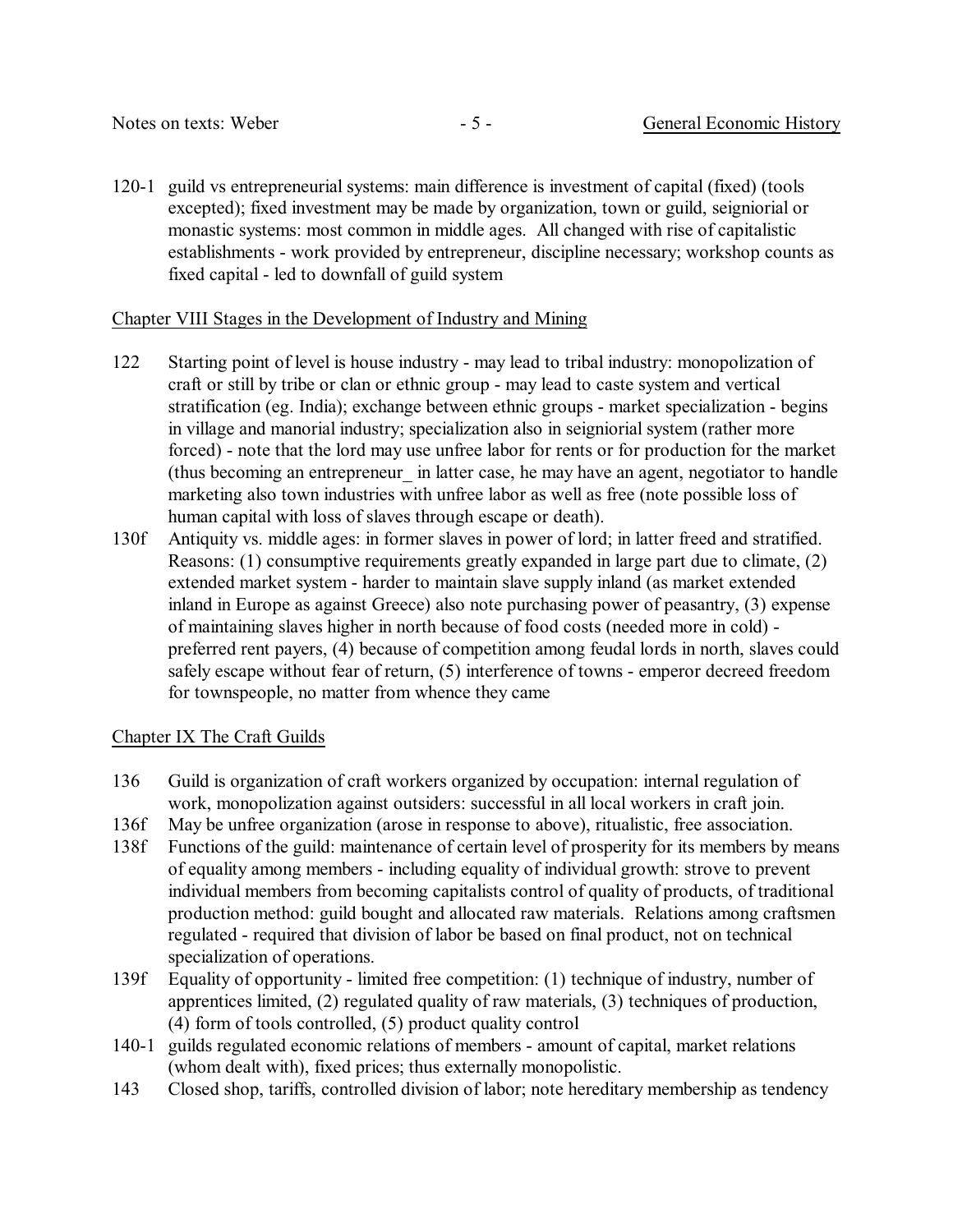#### Chapter X The Origin of the European Guilds

- 144 Note "manorial law theory" or origin of guilds (Weber rejects) guilds arose out of manor
- 146ff Weber's theory of guild origin: inland towns developed trade amongst themselves market medieval towns - mixture of free and unfree labor - majority unfree, owed services to naming heads of guilds and meddling in internal affairs - guilds eventually gained these prerogatives by revolution or by buying out possessor - class struggle struggled also for political equity. Struggled so as to be able to be monopolistic note where they failed (eg. Russia) and/or guilds did not arise, house industry and tribal industry.
- 149f Opposition to guilds consumers (helpless unorganized), town attempted regulation through price and wage fixing; competition to guilds from manors and monasteries, etc. guilds struggled with laborers not yet masters - guilds set up regulations to restrict membership; struggled with merchants; inter- and intra guild struggles sometimes over ownership of capital

#### Chapter XI Disintegration of the Guilds and Development of the Domestic System

- 153f Disintegration of the guilds along several lines: (1) craftsmen rising to status of capitalist employer and merchant - hiring other craftsmen (2) rise of one guild at expense of another - eg. mercantile guilds, forcing others into their employ, (3) dependency or importers of raw materials, or (4) exporters with necessary capital and market connections.
- 155 Textile industry center of this development.
- 159f Stages of development of domestic system: (1) buying monopoly of factor (merchant, manufacturer?) (because of his selling monopoly) in relation to craftsman, (2) monopoly of raw materials by factor, (3) factor's control of production system for sake of uniformity, (4) sometimes provision of tools by factor (especially textiles) (means of production) (5) sometimes factor combined several stages in production process - especially textiles bought raw materials and put it out to craft worker, in whose hands it remained until it became the product. "When this stage was reached the craft worker again had a master, in quite the same sense as the craftsman or an estate, except that in contrast with the latter he received a money wage and an entrepreneur producing for the market took the place of the aristocratic household." Putting out system maintained itself for so long because of relative unimportance of fixed capital - capital remained with individual worker and decentralized; last stages of control by the factor reached seldom outside western world; note that in western world craftsmen and guilds might continue to exist, though without power (not like modern labor organizations the forerunner) - guild of home workers or within guild difference between wage workers and masters
- 160-1 note castes and clans obstruct this sort of development (India, China) merchant or factor can't control so effectively against traditional forms of caste and clan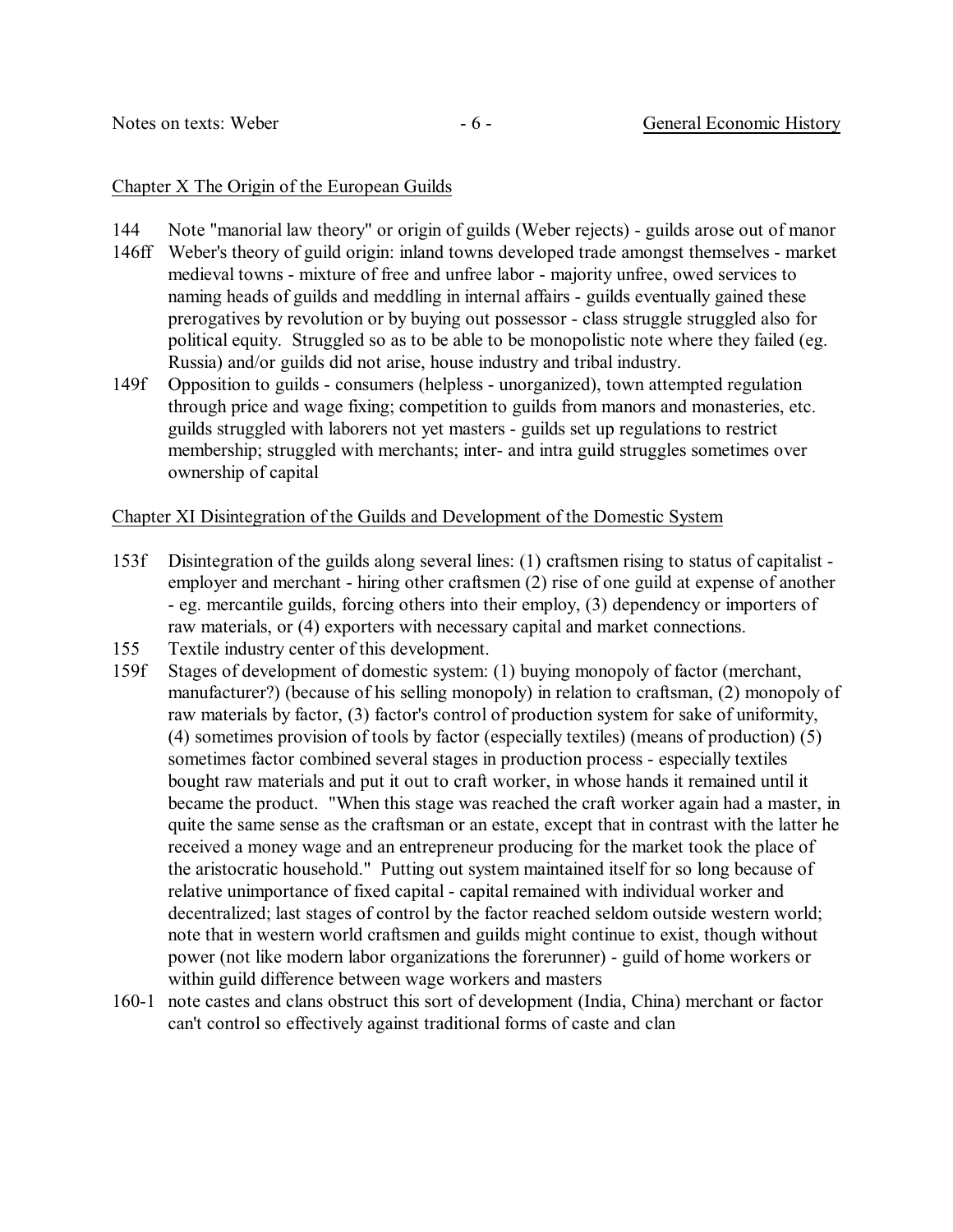#### Chapter XII Shop Production. The Factory and Its Fore-Runners

- 162 Shop production, implies separation between household and industry in contrast to home work - various forms: (1) isolated small shops, as in bazaar system, (2) ergasterion (Gr. "workshop") cellar den leased by group of workers as workshop, or on manor, (3) unfree shop industry on large scale (eg. cotton workshops in ancient Egypt).
- 163f Factory shop with free labor; fixed capital, accounting: entrepreneur and capitalistic organization of production process - specialized and coordinated work. Prerequisite is mass demand and steady demand - certain organization of market, also fairly inexpensive technical production process (form times of law demand and to produce cheaply to compete), also sufficient supply of free labor (in England due to peasant eviction and little need for army on a defensible island) (in Germany, factories as institutions for poor relief and to provide work). Function of lack of capacity of guild system to provide people with livelihood - created possibility of transition.
- 165f Craft guilds operated without fixed capital, but some industries require it and had workshop organization: (1) mills, (2) ovens, (3) breweries, (4) iron boundaries (especially important with production of cannon), (5) hammer mills - often owned by lords who lived from banalities (fees) for their use (compulsory), note communally and not capitalistically operated: Establishments of a private economic character (early capitalism) not found 14th century, little in 15th, occasionally in 16th (page 168 note description of 16th century English textile mill and opposition of guilds).
- 169 Evolutionary tendencies first appeared with technical specialization and organization of work and use of non human sources of power. "Where labor discipline within the shop is combined with technical specialization and coordination and the application of non-human sources of power, we are face-to-face with the modern factory." Impetus for this came from mining; note such industry working for political requirements.
- 170f Secure markets in military needs, luxuries (also for masses).
- 171 New industries sought legal protection from guilds which were antagonistic: maintained or subsidized by state sometimes because of industrial production needed, or to provide jobs which guilds couldn't or for taxation.
- 173f So/factories did not grow out of guild or domestic systems but alongside, producing new products not produced by latter two - extensive inroads of factories into guild work 19th century at earliest, guilds fought them and felt threatened.
- 174 Factories not created by rise of machinery, but rather, the two "correlated"
- 175-6 Before age of machinery, workshop industry with free labor nowhere developed as in the west in early modern era: in India castes stood in the way of level of occidental workshop, the castes being "impure" to each other, so that workshops couldn't evolve into factories each of (uniform) labor discipline even after decay of caste laws due to residual caste customs; China clans strong and workshops industry organized on clan lines [Note this methodology: various, functionally equivalent, crosscutting factors used to explain development of phenomena in certain ways. Contrary to Marx's notion of primacy of forces and relations of production over all else.].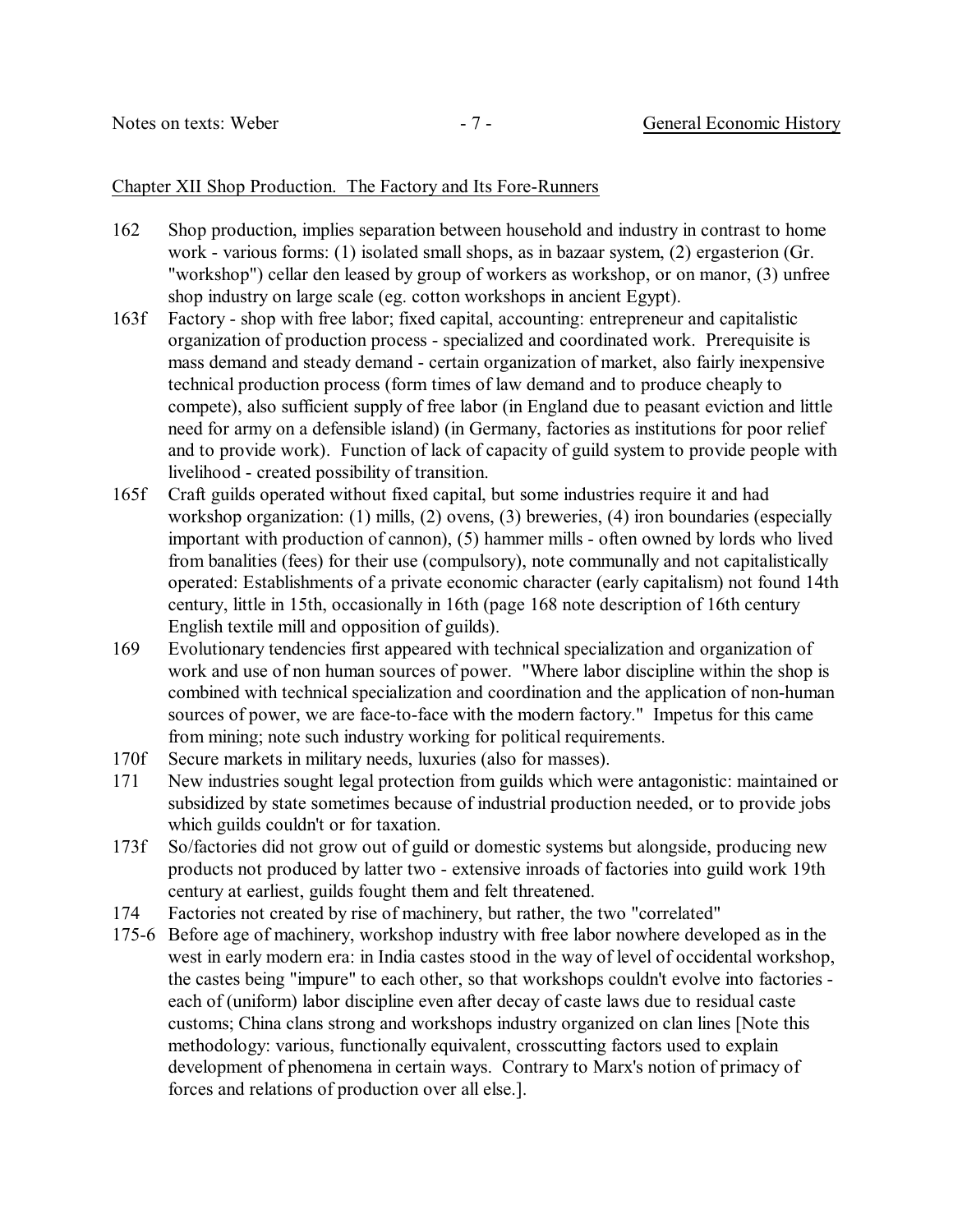177 Early middle ages - barriers to factory production - lack of unfree labor, supplies, capital, also free worker had chance to go into business for himself, also (in consequence partly of the last mentioned) strength of social bonds due to industrial law, especially guild law, lack of regular and extensive market. Factories slowly arose in 16th and 17th centuries with mechanization, impulse to which came from mining

# Chapter XIII Mining Prior to the Development of Modern Capitalism

- 178f Problems in mining practical, legal (rights to mine)
- 179ff history of mining.
- 183f Stages in development of German (medieval) mining (1) cooperative mining growing out of original feudal relations to lord, who is usurped, bought out, receives taxes, etc. (2) incipient differentiation among workers - those who don't work, (3) increasing capital requirements for technical reasons - entry of capitalist, (4) concentration of mineral trade and rise of influence of dealer

# Part III

# Chapter XIV Points of Departure in the Development of Commerce

- 195 At beginning, commerce an affair between ethnic groups not internal but intergroup may be because of specialization of production - also commercial castes in India, note Jews.
- 196f Another form: seigniorial trade surplus from manor; also gift trade of princes or trade by princes on their own account - might give impulse for rise of trading class

Chapter XV Technical Requisites for the Transportation of Goods

199 Prerequisite for commerce as independent occupation: regular, reliable transport opportunities at just very primitive

# Chapter XVI Forms of Organization of Transportation and of Commerce

- 202 Forms of organization of transportation and commerce: alien trader; commerce by sea originally conjoined with piracy.
- 205 Note shipping companies of middle ages less (individual) capitalistic than in antiquity.
- 208 Note risks from piracy to commercial shipping land commerce, less risks, but much higher expenses - note merchant accompanied his goals.
- 210 Because of hardships and risks, commerce (land and sea) by caravan, also note guilds of train (caravan) workers.
- 212f Second great requirement: legal protection merchant as alien needed special legal arrangements - natives to handle local trading arrangements and store goods.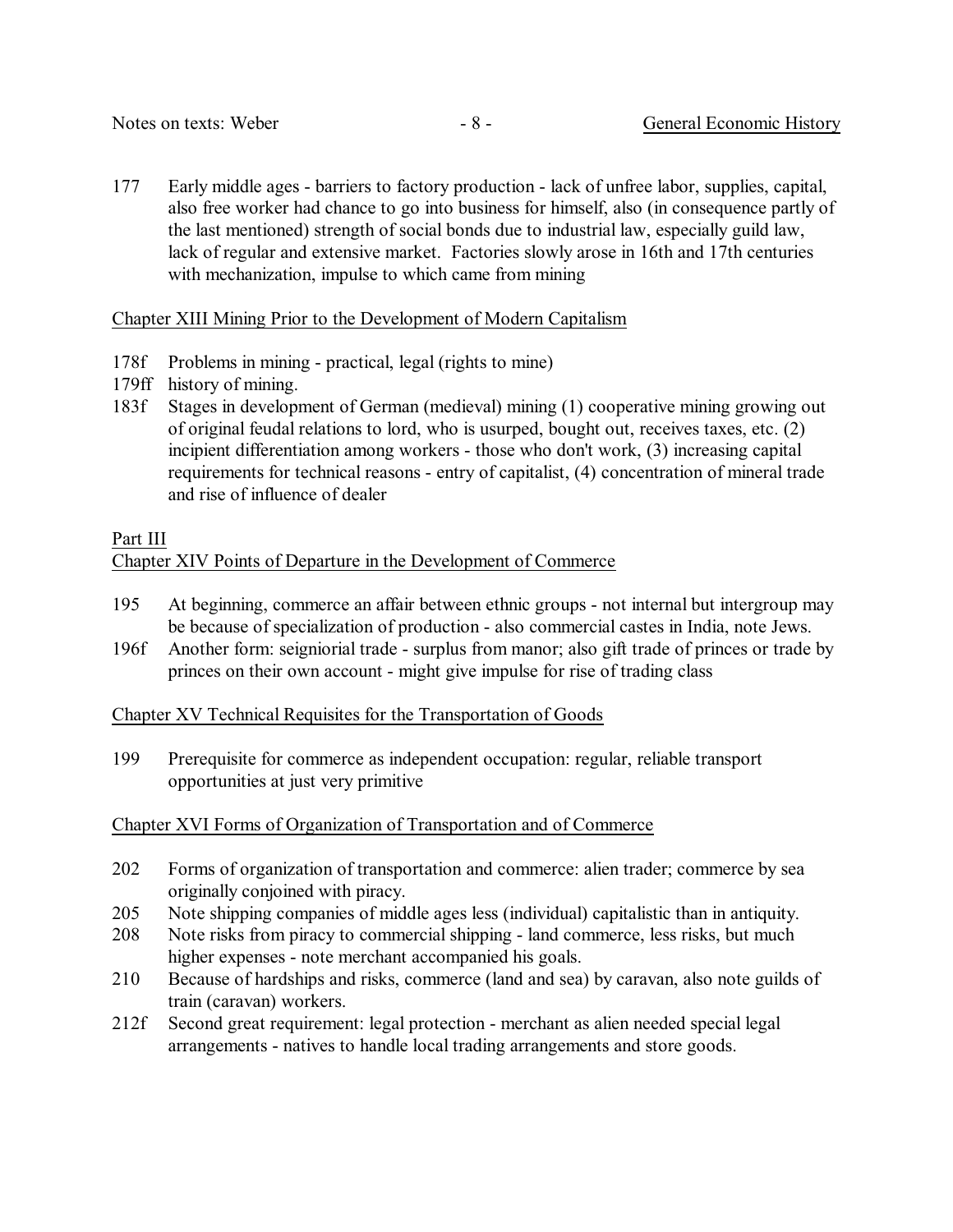- 214f Thus established fixed times for trading and dues to prince for market privileges so/prince who provided protection also required merchant to use his facilities (including roads and routes), brokers and market must be public and open.
- 215f Development of class of resident merchants, primarily retailers selling his own or foreign goods in towns; development: (1) resident merchant as itinerant trader, (2) hires employees to do travelling for him (or servant or partner), (3) establishes system of factories at distant points or maintains distant employees, (4) becomes completely fixed locally and deals abroad only by correspondence - this presupposes high development of laws (not till late middle ages).
- 216 Mainly retailing less risky than wholesale.
- 216f Resident traders who wished monopoly came into conflict with other groups like tribe, clan, or foreign trading peoples (e.g. Jews), or with other resident traders settled in countryside (in contrast to urban).
- 218f Also restrictions among resident traders re/internal equality of opportunity-regulations and localities; conflict also with consumer interests: but in this case, since both consumer, and retailer tried to buy from foreign merchant and since wholesalers grew up, retailers and consumers began to have coincidence of interests.
- 220f The trade of the fairs just form of merchant merchant trade (contrast to merchantconsumer trade): interlocal trade organization, merchants travelled to it locus of money changing settlement of debts, especially to church (height 13th and 14th century) note fairs of Champagne

#### Chapter XVII Forms of Commercial Enterprise

- 223 Rational commerce is field in which quantitative reckoning just appeared accounting because of companies and since high turnover and lower profits.
- 223f Problems of computation and counting came to be based on money, not goods.
- 226f Prime mover of separation of household and business accounting and hence early capitalist institutions, was need for credit rather than immediate cash payment since at just all family members became commonly responsibly for debts of one member - so business and family separated

#### Chapter XVIII Mercantile Guilds

- 230 Various forms of mercantile guilds.
- 232 Since coinage, weights, and measures controlled by political authorities, not guilds, guilds gained power through political privileges - city guild dominates city and controls its economic interests of industrial and trading policy: military or trading union or taxation unit (this only in England)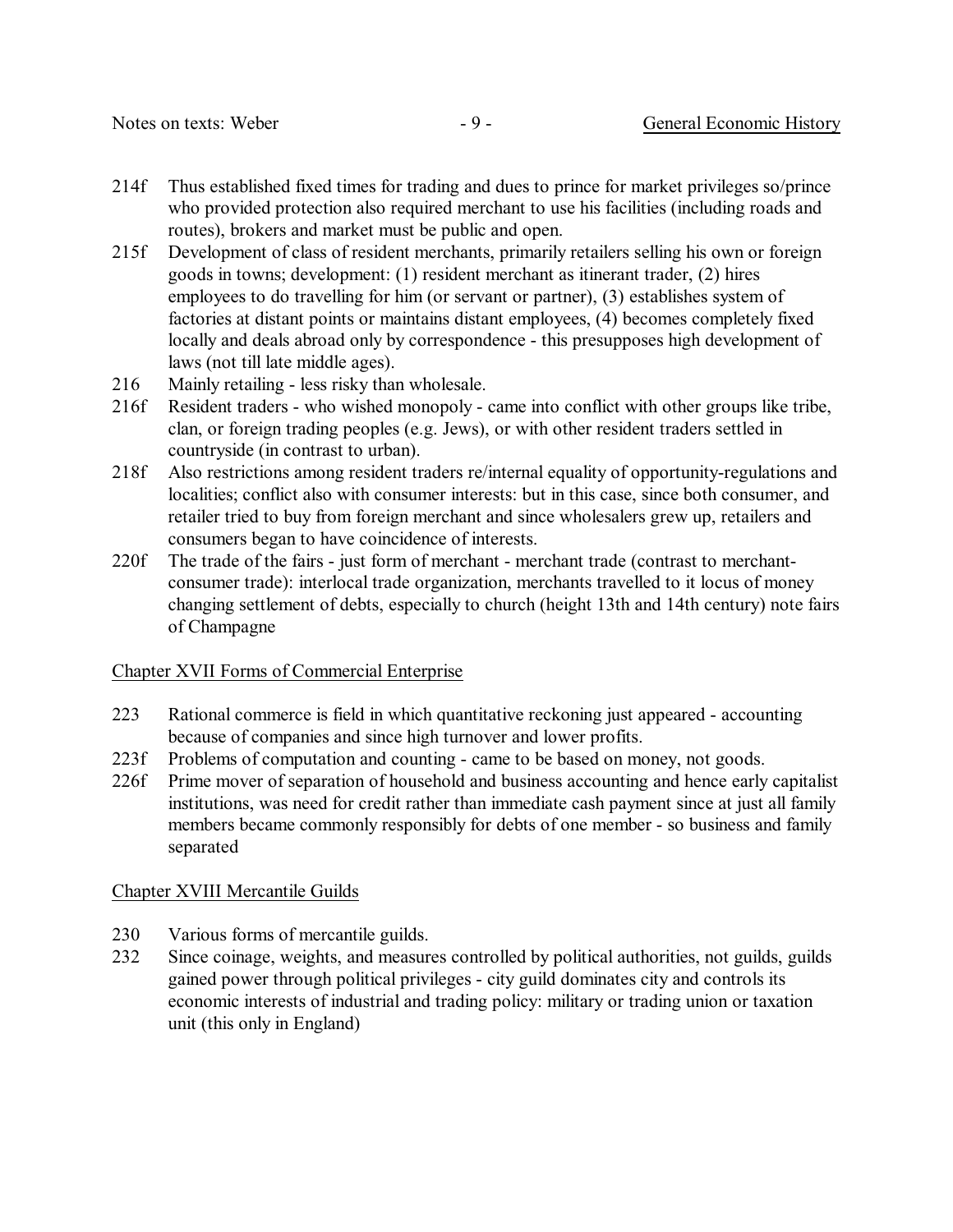#### Chapter XIX Money and Monetary History

- 236 Private property evolved from money; money as means of payment and general medium of exchange, former older.
- 238f Money as exchange originated in foreign trade state of peace requires continued gifts between rules - at this stage, money has certain forms: personal adornment, utility money, clothing money, token money - scales or equivalencies for exchange.
- 241f Advantages of "noble" metals for use as money origins of metal coins note stress on uniformity of coin size: Caesar with first real regulation of standards.
- 246 Central problem of courage in middle ages was not standardization, but right to mint antiquity took seriously monopoly of state of coinage, in M.A. this function decentralized.
- 247f Note problems of debasement of coins coinage irrationality coinage lords unable to gain minting monopoly.
- 250 After 13th, 14th century commerce emancipated itself from coinage and went to bullion by weight and type of coin - finally went to deposit banking (prototype from China) and merchants drew checks on deposits of precious bars.
- 251 Modern monetary policy distinguished from past by absence of fiscal motif; "only general economic interests resting on the need of commerce for a stable basis of capital computation determine its character." England took the lead in this

# Chapter XX Banking and Dealing in Money in the Pre-Capitalistic Age

- 254 In precapitalist era, banks were primarily money exchanging institutions also money disbursement business - need to make payments at a distance note letters of credit for travelers who could draw money when he arrived and also note safekeeping or deposit business - even in ancient times; where no coins, as India, China, money-changing function absent, but banks there stamped silver bars which circulated as money - banks thus provided money.
- 255 Presupposes permanent deposits by customers (for issuance of bank notes), in Babylon, banks lent credit and capital for enterprise - no coinage: this unique.
- 256f Banks of antiquity usually state or temple-owned; rarely private competition.
- 258 Medieval times deposit business created because of continual monetary debasement.
- 259f Medieval banks also collected taxes eg Medici; also financing; poor "liquidity" of these banks and they collapsed when payments demanded on short terms - especially large finances and small banks: encouraged monopolization of banks (granted by prince).
- 261f Present day bill of exchange means of payment in which 3 persons involved: receiver, drawer, drawee. Certainty of drawing ability gives this liquidity - in middle ages no such possibility - bill of exchange known as means of payment - problems with canon against usury; demand arose from merchants (for sake of security and regularity) for banking monopoly: political authorities took advantage of this demand to create monopoly to share in profits: its security attracted large deposits and it gave low-interest loans: however, no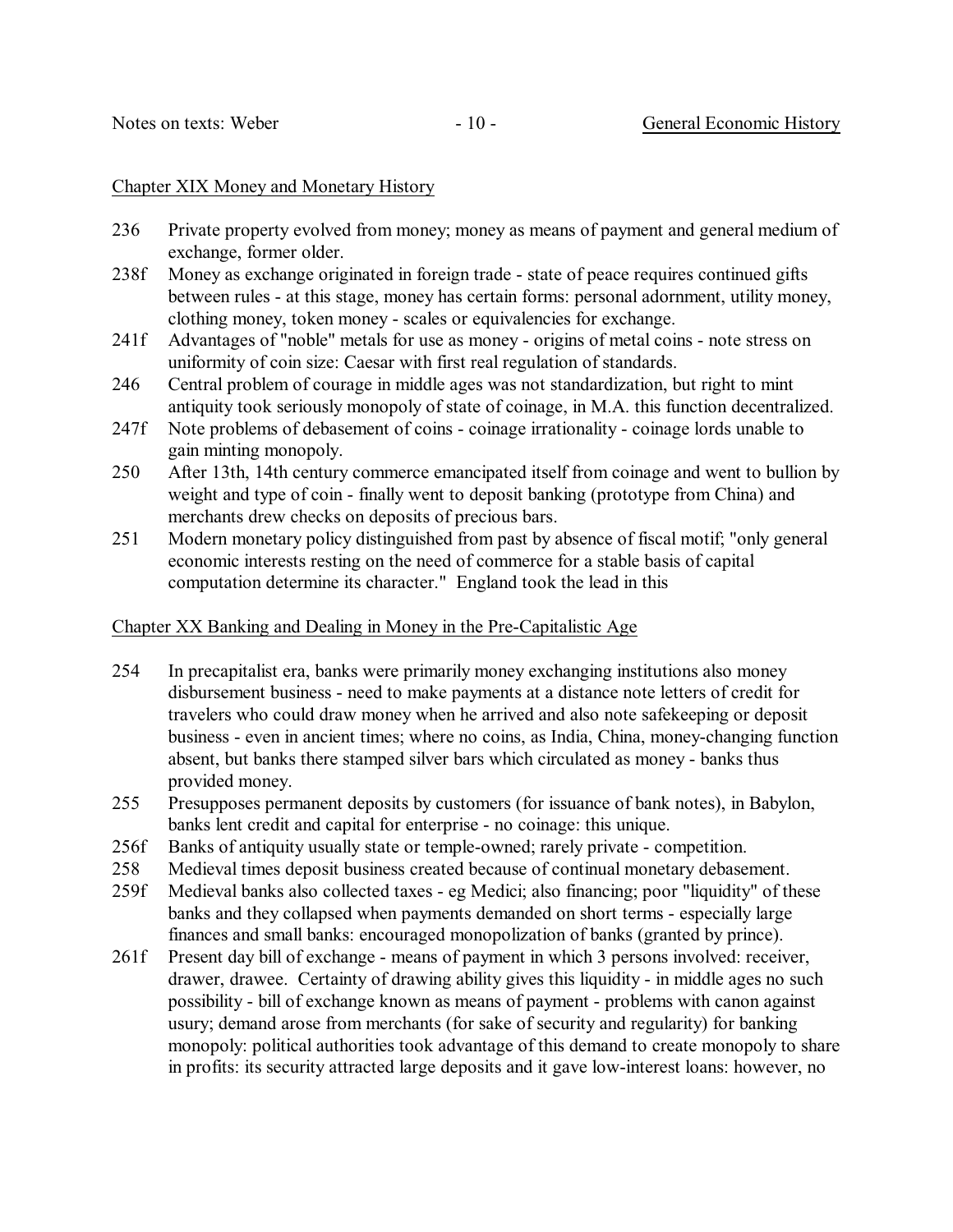modern argument for banks to use discount policies to attract funds - rather, hoped that bank would be place of deposit and stabilize currency fluctuations.

- 264f Interest phenomenon of international or feudal law: in tribe or clan there is no interest nor lending (note that Jews took interest from non Jews only) larger case against taking interest from tribal or clan brother.
- 269f Note complex question of church attitude on usury also Protestant attitude

# Part IV

# Chapter XXII The Meaning and Presuppositions of Modern Capitalism

- 275 "capitalism is present wherever the industrial provision for the needs of a human group is carried out by the method of enterprise, irrespective of what need is involved." more specifically - accounting needed to determine in some - yielding power by calculation note that economy (total) may be mixed - part capitalistic.
- 276 Only (finally) dominant in occident since mid 19th century.
- 276f Prerequisites of capitalism (capitalist accounting and planning (rationality): (1) appropriation of all physical means of production as disposable property of autonomous private industrial enterprise, (2) freedom of the market from irrational limitations on trading, such as class prescriptions of restrictions in market, (3) rational technology - one reduced to greatest calculability - especially mechanization - of both production and commerce/transport, (4) calculable law and adjudication: "The royal 'cheap justice' with its remissions by royal grace introduced continual disturbances into the calculations of economic life." (5) free labor - legally able and economically compelled to sell their labor on the market without restriction, (6) commercialization of economic life: general use of commercial instruments to represent share rights in enterprise, and also in property ownership.
- 278 To all this (provision of needs solely on market and calculability of net income and commercialization) is added element of speculation, which reaches full significance only when property takes form of negotiable paper.

# Chapter XXIII The External Facts in the Evolution of Capitalism

- 279 Commercialization involves appearance of paper to represent shares in enterprise and also paper representing rights to income especially in form of state bonds and mortgage indebtedness - This has happened only in modern western world.
- 279f Stock Company as culmination of this development 2 lines of development (1) share capital brought together to anticipate revenues - especially for war (2) to finance commercial enterprise, including colonial undertakings (as well as inter-regional trade).
- 282f Alongside the financing of state needs byu stock companies is direct financing by measures of the state itself, eg. sale of bonds - note no orderly budget or bookkeeping in middle ages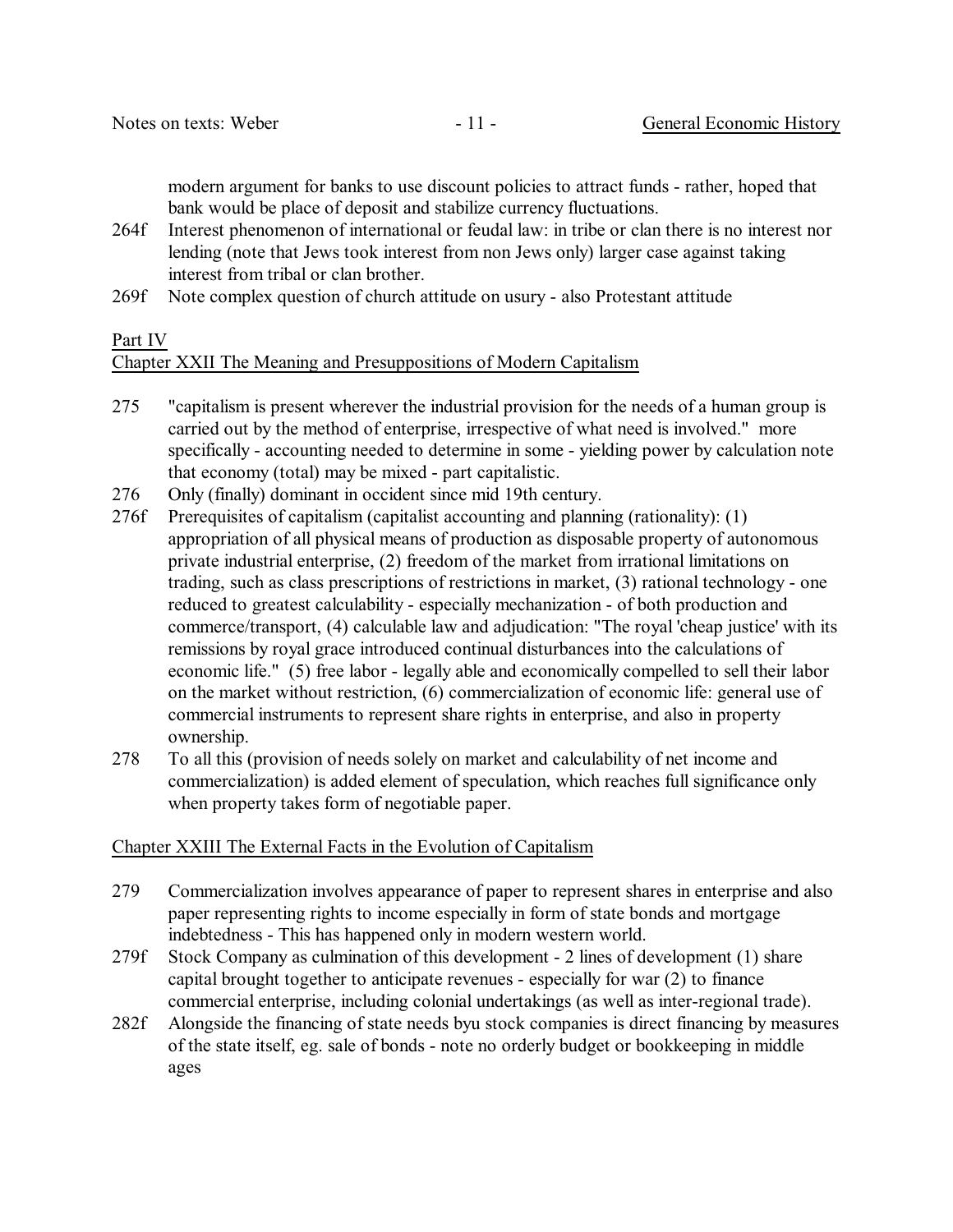#### Chapter XXIV The First Great Speculative Crises

- 286 Early phase of capitalist speculation marked by economic (speculative) crises
- 290-1 note that crises were clearly manmade, not heavenly ordained and were viewed as such: caused rise of rational socialism which "would never have originated in the absence of crises

# Chapter XXV Free Wholesale Trade

- 292 Wholesaler becomes fully separate from retailer in the course of the 18th century involved new commercial forms, like auction, consignment trading (usually overseas).
- 294 Wholesale, speculative trade required adequate news service and commercial organization.
- 297 "railway is the most revolutionary instrumentality known to history, for economic life in general and not merely for commerce..." but dependent on age of iron

# Chapter XXVI Colonial Policy from the Sixteenth to the Eighteenth Century

- 298 Colonial policy 16th 18th centuries colonies led to gigantic acquisition of wealth for Europe - monopolization of colonial products and markets of colonies and profits of transport: state also made money either by direct administration (eg. Spain, Portugal) (feudal type) or by leasing to companies for payment (eg. Holland and England) (capitalistic).
- 299 Capitalistic colonies regularly developed into slave-using plantations, or used labor of natives [note here Weber's acceptance of "fact" of racial "suitability"/"unsuitability" of blacks and Indians for certain work; note his footnote to this effect (#2)]

#### Chapter XXVII The Development of Industrial Technique

- 302 Development of Industrial Technique modern factory uses steam engine and mechanization of work - formerly "apparatus" water power. "The distinction is that the apparatus works as the servant of the man while in modern machines the inverse relation holds." Real distinguishing characteristic: concentration of ownership of workplace, means of work, source of power and raw material - all by entrepreneur - only rarely found prior to 18th century.
- 303f Note mechanization and rationalization of work in English cotton industry, starting in the 17th century; importance of coal and iron for further development.
- 305f (1) freed technology and productions from limitations of organic materials (2) steam engine freed production from limitations (organic) of human power (note that though it still requires human tending, it displaces manual workers) (3) with union of science and production, traditionalism overcome and put under domination of "the freely roving intelligence".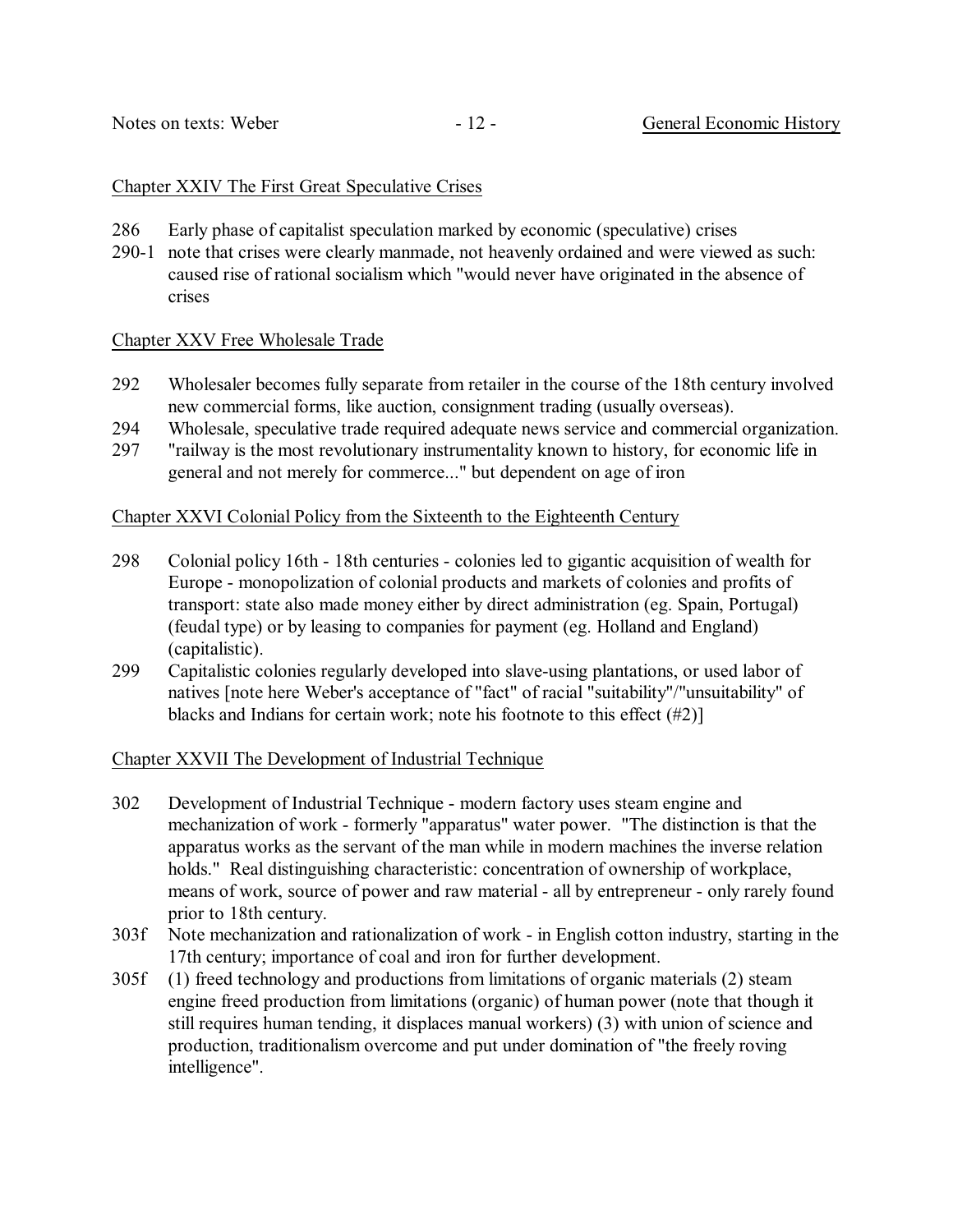- 306f Development of industrial labor force in England from 18th century: large numbers of people wandering about the country, having been driven off the land and rendered destitute by revolution in agricultural system (including enclosures) legal compulsion for them either to voluntarily take a job or be put in workhouse. People adapted themselves to factory work and discipline with difficulty, but capitalists had secured support of political authority through justices of the peace who, in absence of clear laws, operated according to their own dictates.
- 307 Also English small master class transformed into proletariat.
- 307f Demand for factory products: war and luxury however, the military expenditures were high they were not the sole cause of the rise of capitalism: contrast China with large military outlay but no capitalism - same with luxury items.
- 310f Decisive impulse to capitalism could come from only one source: mass market demand especially through democratization of demand for substitutes for luxury items of the upper classes: this latter phenomenon created price competition, whereas upper class luxury production created only quality competition led to feverish pursuit of invention in technology to reduce costs: note first patent law in 17th century.
- 312f Uniqueness of occidental conditions for rise of capitalism: rational organization of labor. There has always been trade, but internal and external (to the clan or caste) ethics distinguished regarding freedom of trade and ruthlessness of financial procedure (note India and China): in contrast, western capitalism did not make this internal/external distinction of ethics - entry of commercial principle into internal economy and labor organized on this basis, not also that in Babylon - disintegration of primite economic fixity but not entrepreneurial organization of labor.
- 313f Occidental culture as prerequisite for this development only here existed state and notion of citizen with laws based on it - in modern sense (rational law based on concept of citizen); also science in present sense and connection with rational technology; finally rational ethic for conduct of life [Note: RATIONALISM in: law, science, technology, ethics - hints also in state and administration]

# Chapter XXVIII Citizenship

- 315f Concept of citizenship: (1) mays be certain social categories or classes with common communal or economic interests - note that in this case there are greater or lesser citizens, (2) politically, signifies membership in state, and implies certain political rights, (3) citizens in class sense: circle of citizens composed of "persons of property and culture" (higher levels) with those outside the circle (bureaucracy, proletariat, others) as non-citizens (rather than as lesser citizens): (1) is economic and peculiar to the west, (2) has forerunners in antiquity and medieval city, (3) is specifically modern (bourgeois, vs. proletariat) and is built on western type of city.
- 316f Contributions of city to western culture extensive: created party and demagogue, certain tradition of art, modern science and disciplines of thinking (eg. math), religious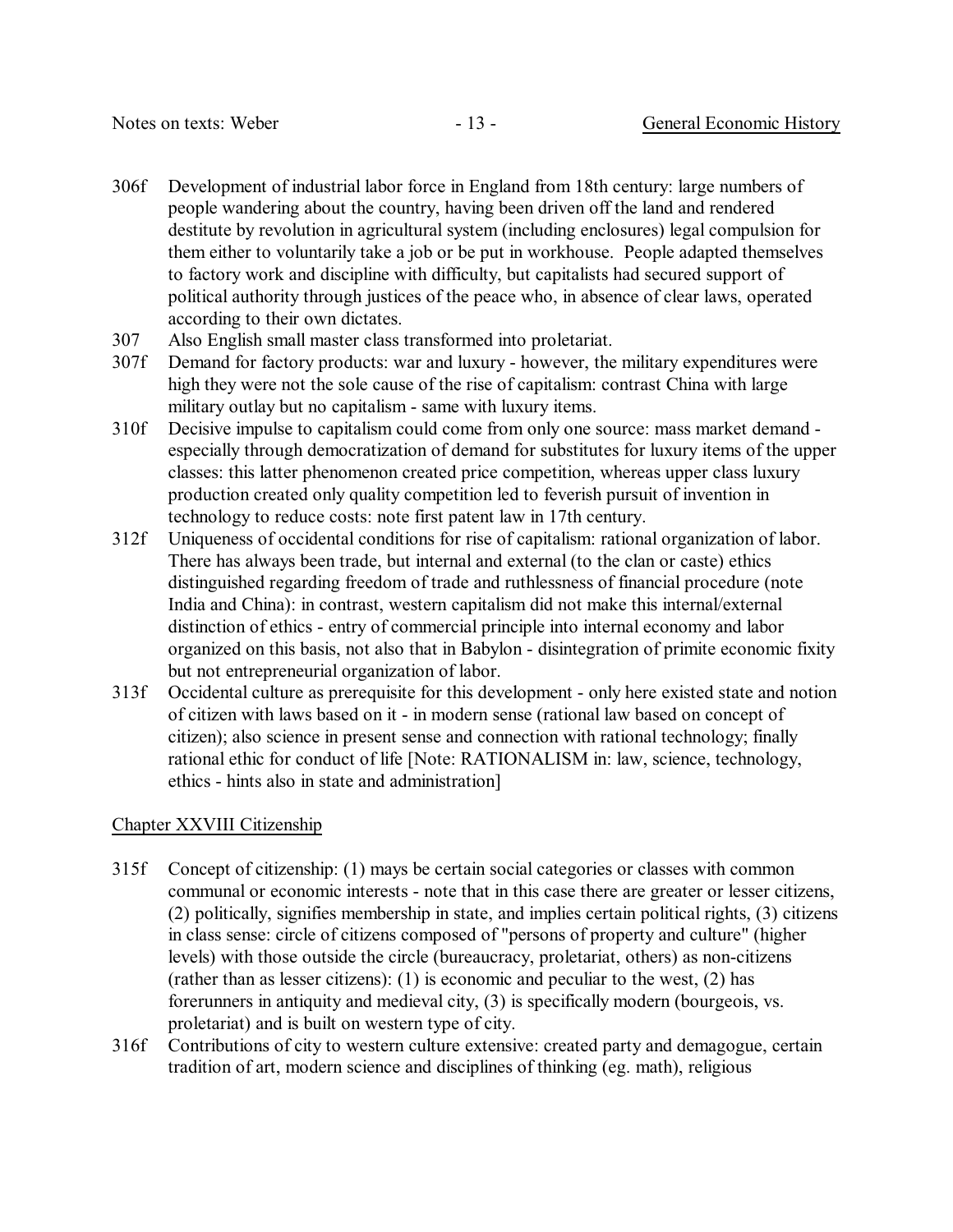developments: Judaism (contrary to religion of Israel), Christianity, Puritanism, Plato and his thought.

- 317f Definitions of city (note not spatial scale): economic seat of commerce supply of subsistence from without (agriculture) paid for by industrial products, rents, trade, pensions; fortress or fortified; autonomous law and administration in middle ages.
- 320f Reasons why occidental-style city did not arise outside west: (1) character of organization of defense - in west principle of self-equipment, in east prince's army which was older than city, (2) magic - in India castes could not mix, but in west no monopoly of communion with gods on part of priests - no problem (magical) of caste, clan, tribal mixing.
- 324f Rise of democracy in middle ages begins in rise of disciplined infantry; since nobles must arm populace for this, populace is able to gain political privileges - this largely in cities.
- 327f Note differences in ancient vs medieval democracy: in latter, urban guilds ruled cities (and by banalities, ruled countryside) and thus created beginnings of capitalistic class split (bourgeois - proletariat), whereas in former conflict between landholders and landless: landowning peasants in debt to urban patricians generally (because of the particular debtor laws) did not lose land - this for the prevention of the rise of a proletariat - for sake of maintaining military strength (based on landed soldiers) and avoid mercenaries
- 334ff capitalism of middle ages (directed at and based on mass markets) appears after cities (in ancient sense) had lost their freedom (autonomy) - note that in ancient times compulsory labor by empire (over city) blocked rise .
- 336f Of capitalism; in modern era city became part of nation states which, with their constant competition in peace and war, needed mobile (liquid) capital and thus made alliance with capitalism - national class, the bourgeois, arose out of this alliance.
- 337 "hence it is the closed national state which afforded to capitalism its chance for development - and as long as the national state does not give place to a world empire capitalism also will endure."

# Chapter XXIX The Rational State

- 338-9f Rational State only in occident and only in which can capitalism flourish basis is expert officialdom and rational law - arose formally, though not in content, out of Roman law; with fall of Roman empire in west law came into hands of Italian notaries and universities who held to old contractual forms and rationalized procedure (including removing from law and procedure all magic or mystical properties).
- 341f Capitalism did not arise out of Roman law (of England, where Roman law never held) eg. annuity bond, stock certificate, commercial company not from Roman law Important only in that it created formal juristic thinking: structure of formal-legalism on materialist principles (utilitarian and economic) - calculable law; such a body of law achieved through alliance of state and trained jurists to argue cases.
- 343f Economic policy of rational state modern origin: justice system was mercantilism, before which, commercial policies on fiscal interests and welfare interests
- 344-5 note reasons why last did not have deliberate economic policy.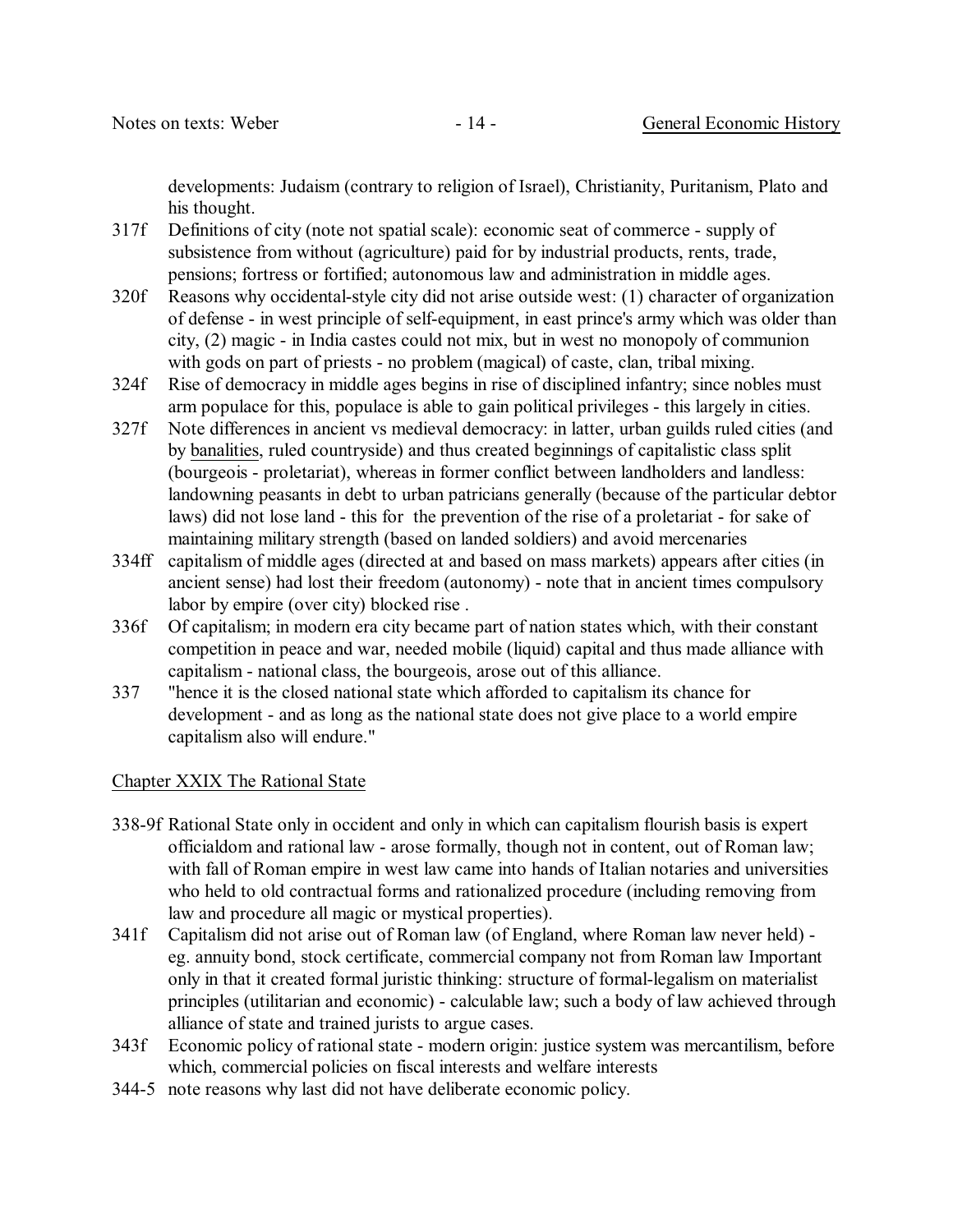- 345 In occident up to 14th century, planned economy only in connection with towns state under prince unable to regulate this - church tried to impose on economic dealings a modicum of legal honesty and churchly ethics.
- 347 Note just traces of rational economic policy was 14th century England mercantilism (note distinction in tariffs: protective vs not: protective tariffs to promote internal economic health).
- 347f Mercantilism signifies development of state as political power: "essence of mercantilism consists in carrying the point of view of capitalist industry into politics; the state is handled as if it consisted exclusively of capitalistic entrepreneurs." External economic policy import low, sell high - to strengthen government in its external relations. So as many money sources in country for income as possible: source of wealth in country not precious metals, but rather tax-paying power; policy to increase national population and to sell abroad in industries in which most were employed (note industry, not raw materials); finally, trade by national merchants to increase tax base - notion of balance of trade: exports must exceed imports; all this to increase national power.
- 349 Two forms of mercantilism: (1) class monopoly, eg. policy of Stuarts and Anglican church - contrary to Puritans who, under Long Parliament, opposed monopolies, in favor of small entrepreneur.
- 350 (2) national mercantilism limited to protection of industries already existent, in contrast to policy of establishing industry through monopoly (few of which survived the mercantilist period) - note that capitalism did not grow out of, but alongside, mercantilistic monopolism (especially England) note final faceoff between mercantile monopoly and free enterprise capitalism ("irrational and rational") in England in 18th century (rationalism: "capitalism oriented in relation to market opportunities which were developed from within by business interests themselves on the basis of saleable services.") note also Puritan underpinnings of free enterprise capitalism ("which saw every poor person as work-shy or as a criminal..." p. 349)

#### Chapter XXX The Evolution of the Capitalistic Spirit

- 352f Rise of western capitalism not caused by rise in population nor by inflow of precious metals though these helped it develop; geography was more important (capitalism stronger inland than in coastal cities); military requirements also favorable and demands for luxury items.
- 354 "in last resort the factor which produced capitalism..." is rationalism: of permanent enterprise, accounting, technology, and law; also complementary rationalism of spirit (rational spirit), conduct of life in general, economic ethic.
- 354f At beginning of all ethics and economic relations is tradition doing things as before. Primitive traditionalism may be essentially intensified by becoming materialistic (interest involved), or by becoming tied to magic or supernatural so/traditional obstructions not overcome by economic impulse alone.